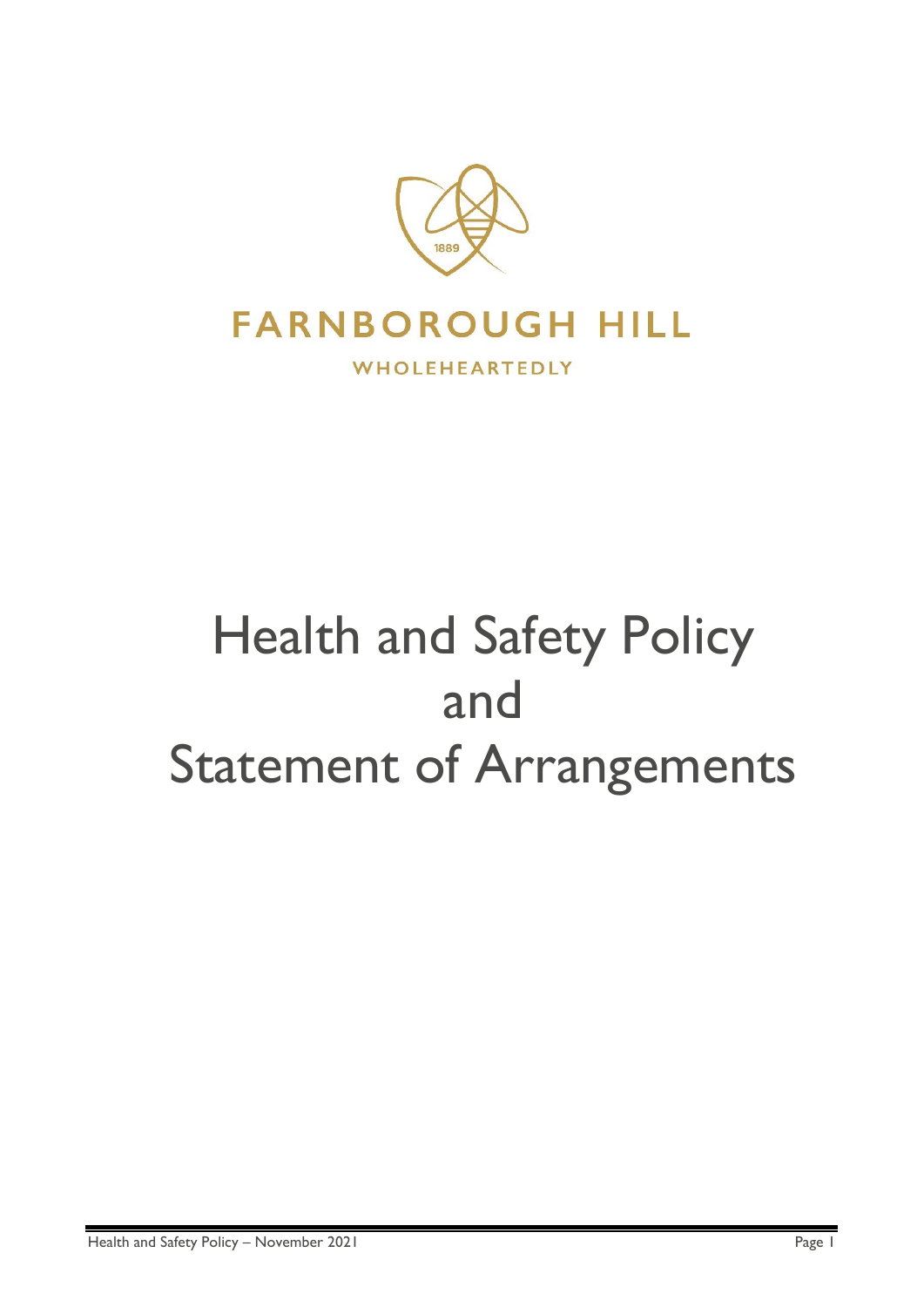### **Contents**

| Statement of Health and Safety Policy by the Board of Governors    | 4/5            |
|--------------------------------------------------------------------|----------------|
| <b>Statement of General Policy</b>                                 | 6              |
| Organisation for implementing Health and Safety Policy             | 6              |
| Health and Safety Officer                                          | 6              |
| Reporting                                                          | 6              |
| <b>Emergencies</b>                                                 | 6              |
| School Health and Safety Committee                                 | 6              |
| Provision of resources                                             | 7              |
| Implementation of Health and Safety Policy                         | 7              |
| <b>Accidents</b>                                                   | 7              |
| First Aid                                                          | 8              |
| <b>Fire Precautions</b>                                            | 8              |
| <b>COSHH Assessments</b>                                           | 8              |
| <b>Risk Assessments</b>                                            | 8/9            |
| <b>Electrical Equipment Testing</b>                                | 9              |
| Asbestos                                                           | 9              |
| Legionella                                                         | 9              |
| Lone Working                                                       | 9              |
| Working at Height                                                  | 9              |
| Detailed Statement of Arrangements                                 | 9              |
| <b>Health and Safety Consultants</b>                               | 9              |
| Responsibility of Employer and Employees                           | $\overline{0}$ |
| <b>Statement of General Policy Displayed</b>                       | П              |
| Location of First Aid Boxes, Eye Wash Facilities and Defibrilators | 12             |
| Detailed Health and Safety Responsibilities                        | 3              |
| Last Annual Review and current Action Plan                         | 4              |
| Science - Statement of Arrangements                                | 4              |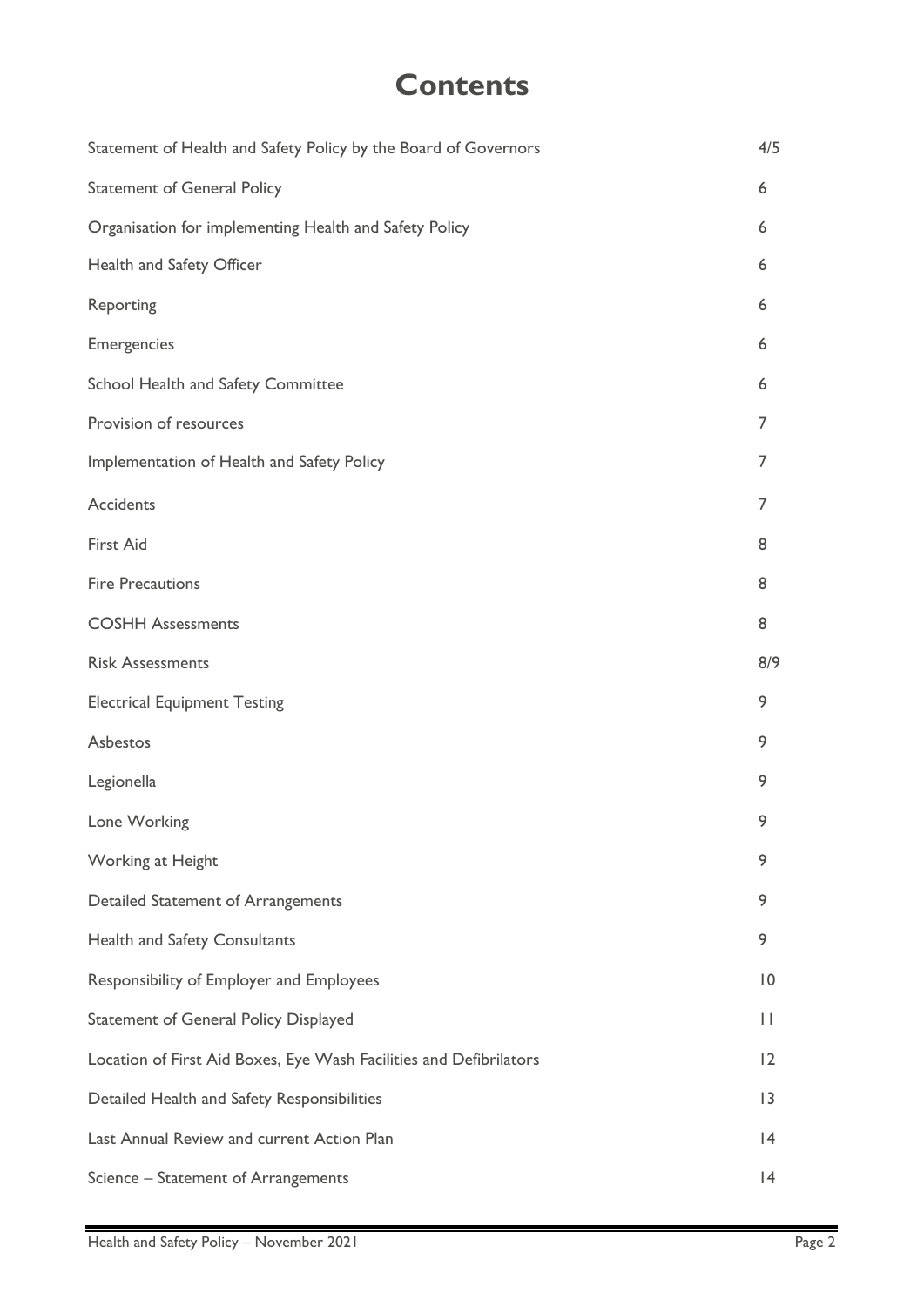### **Contents cont/**

| Art - Statement of Arrangements                                                  | 4     |
|----------------------------------------------------------------------------------|-------|
| Kitchen and Catering - Statement of Arrangements                                 | 14/15 |
| Design and Food Technology - Statement of Arrangements                           | 15/16 |
| ICT - Statement of Arrangements                                                  | 16    |
| Gas, Oil and Electricity - Statement of Arrangements                             | 16/17 |
| Maintenance Workshop - Statement of Arrangements                                 | 17/18 |
| Minibuses - Statement of Arrangements                                            | 18    |
| Physical Education and Games - Statement of Arrangements                         | 18    |
| Swimming Pool - Statement of Arrangements                                        | 18/19 |
| Low Level Glazing - Statement of Arrangements                                    | 20    |
| Procedures for Education Visits - Statement of Arrangements                      | 20/21 |
| Manual Handling and Work related Upper Limb Disorder - Statement of Arrangements | 21    |
| Outside Contractors - Statement of Arrangements                                  | 21    |
| Security - Statement of Arrangements                                             | 22/23 |
| Display Screen Equipment - Statement of Arrangements                             | 23    |
| <b>Traffic Arrangements</b>                                                      | 24    |
| <b>Staff Handbook</b>                                                            | 25    |
| Building Maintenance - Statement of Arrangements                                 | 25/26 |
| Grounds - Statement of Arrangements                                              | 26/27 |
| Distribution                                                                     | 27    |
| Index                                                                            | 28/29 |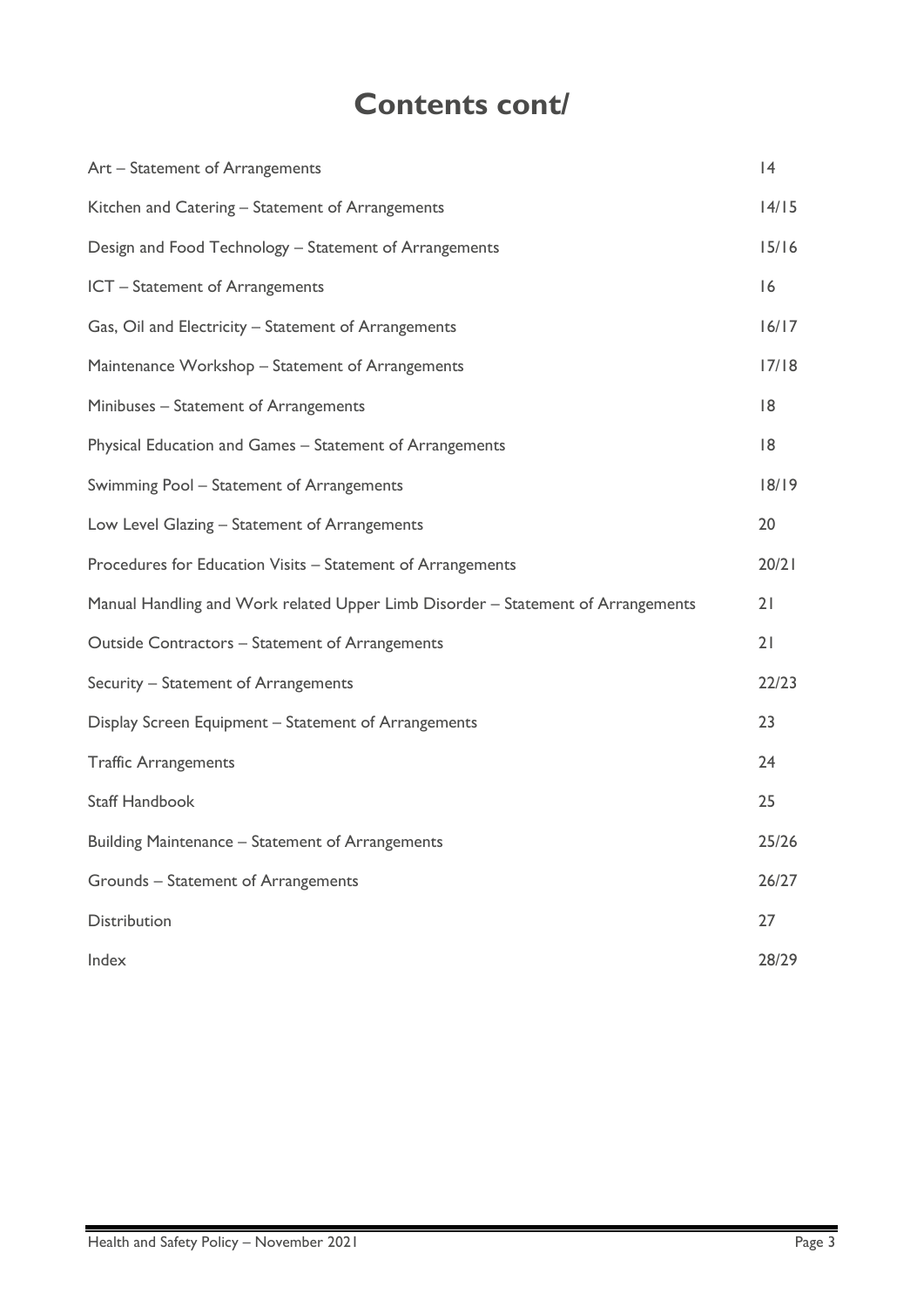## **HEALTH AND SAFETY POLICY**

#### **STATEMENT OF HEALTH AND SAFETY POLICY**

#### **BY THE BOARD OF GOVERNORS**

As governors of Farnborough Hill we fully recognise our collective responsibility for providing, so far as is reasonably practicable, a safe and healthy school for all of our employees, pupils, contractors, visitors (including parents) and others who could be affected by our activities. In our role as employer we attach high priority to ensuring that all the operations within the School environment, both educational and support, are delivered in an appropriate manner. The governors are committed to promoting the welfare of all in our community so that effective learning can take place.

We fulfil our responsibility as governors of Farnborough Hill school by appointing a governor, Miss Niamh Hills, with responsibility for overseeing health and safety. Day-to-day responsibility for the operation of health and safety at the School is vested with the Head. However, as governors, we have specified that the School should adopt the following framework for managing health and safety:

- The governor overseeing health and safety receives minutes of the School's health and safety committee termly meeting and discusses these with the Bursar.
- A report on health and safety covering: statistics on accidents to pupils, staff and visitors, staff training, fire drills, and all new or revised policies and procedures is tabled at each term's Finance and General Purposes Committee meeting.
- The minutes of the Committee's discussion on health and safety are tabled at each meeting of the full Governing Board together with any other issues on health and safety that the committee chairman wishes to bring to the Board's attention.
- Pupils, and where appropriate parents, are kept apprised of the importance of health and safety and of their own responsibilities to maintain a safe environment.
- The exterior of the building will be reviewed by the School in conjunction with a competent professional annually and the findings will be reported to the F&GP. Vulnerable parts of the front of the Victorian building will be checked as far as practicable from mobile access equipment every two years (next inspection August 2023).
- Identified risks and issues (as per point above) highlighted during the inspection will be documented and managed. Owing to the nature, age and construction of the buildings a balanced approach will need to be adopted between the need for detailed inspection and the risk of damage caused by the access equipment.
- The School's adherence to health and safety in catering and cleaning of the food preparation and eating areas is subject to external inspection by the Environmental Health Officer (EHO).
- The School has fire risk assessments, carried out by a competent person which are reviewed every year for progress on completion of items in the action plan, and updated every three years, more frequently if significant changes are made to the interior of buildings or new buildings are bought or added.
- An external health and safety consultant reviews the overall arrangements for health and safety, including fire safety, the general state of the School, and reports on actions required with recommended timescales. The progress of implementation will be monitored by the Finance and General Purposes Committee.
- The School commissions a competent person to undertake a risk assessment for legionella, every two years, and to have a periodic water sampling and testing regime in place.
- The School has a comprehensive policy in place for the training and induction of new staff in health and safety related issues which includes basic 'manual handling' and 'working at height training'. Health and safety training that is related to an individual member of staff's functions, such as science technician or caretaker, will be provided in addition to the 'standard' induction training. First aid training and minibus driver training are provided to any member of the teaching staff who is involved with trips and visits and to selected members of the non-teaching staff.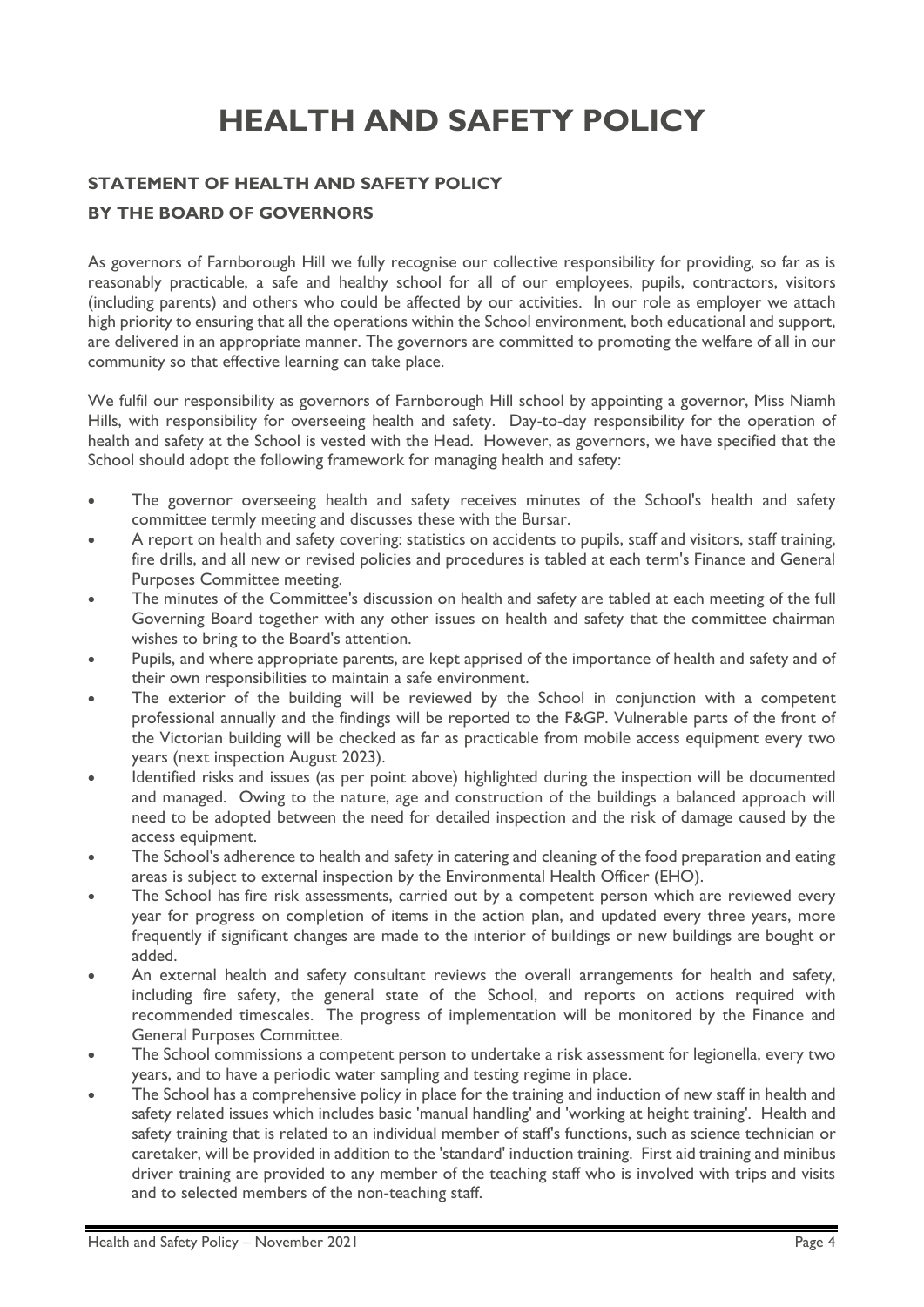• The School has competent personnel in charge of Health and Safety and Fire Prevention – namely the Bursar with over 30 years of Fire Fighting experience and training in the Royal Navy (he is also IOSH trained) and the Facilities Manager with 39 years of Fire Maintenance and Prevention experience obtained from within the Prison Service (he also holds IOSH and NEBOSH certification).

All members of staff are responsible for taking reasonable care of their own safety, that of pupils, visitors, temporary staff, volunteers and contractors. They are responsible for co-operating with the Head, the Bursar and other members of the Senior Leadership Team (SLT) in order to enable the governors to comply with health and safety duties. Finally, all members of staff are responsible for reporting any significant risks or issues to the Bursar.

All employees are briefed on where copies of this statement can be obtained on the School's intranet. They will be advised as and when it is reviewed, added to or modified.

Model Clomeeel

Mr Gerry McCormack Chair of Governors, for and on behalf of the Board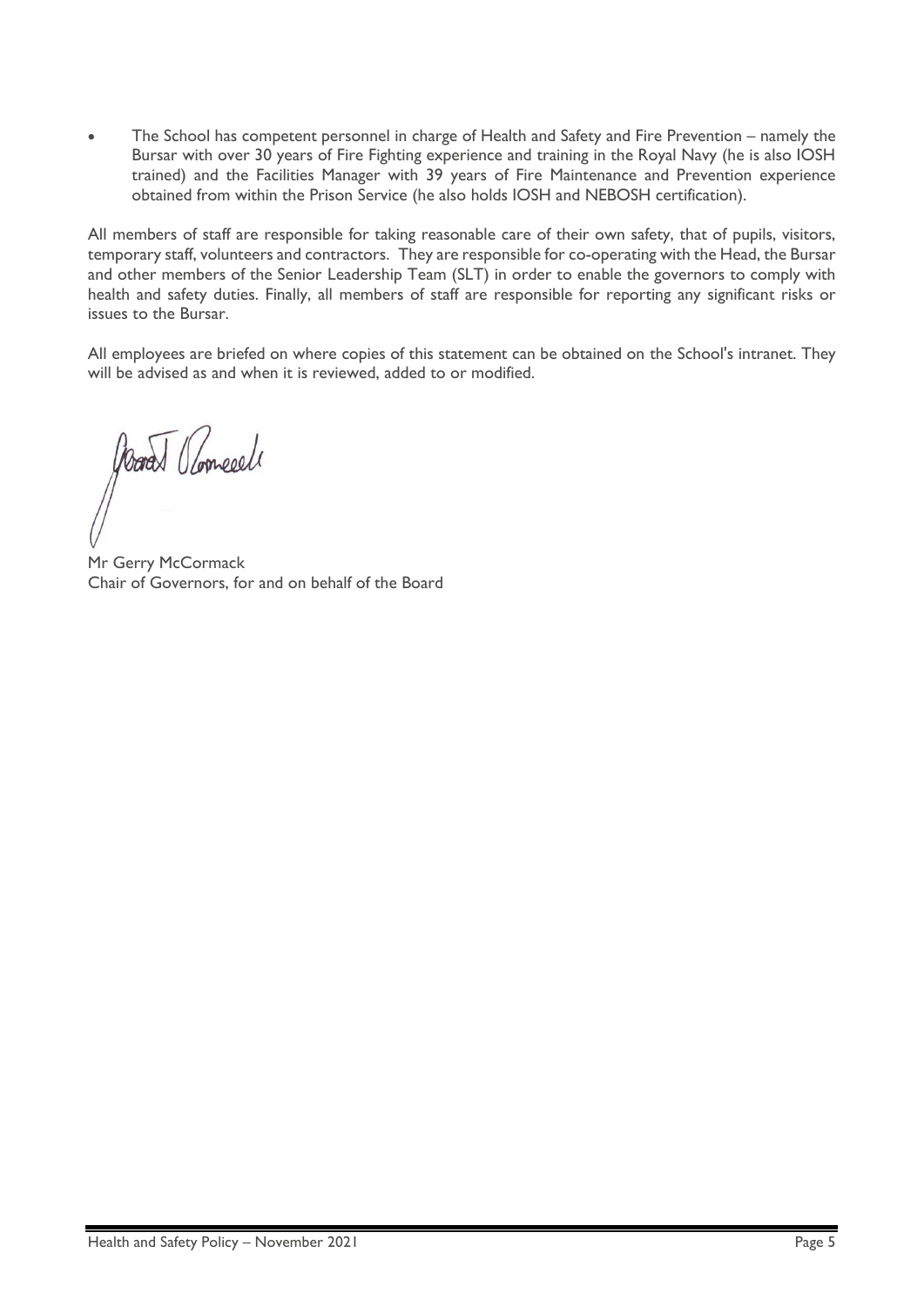#### **Statement of General Policy**

The School is committed to maintaining the highest standards of Health and Safety Management in all its dealings. Copies of the Statement of General Policy are to be displayed throughout the School buildings as listed on Page 11.

#### **Organisation for implementing Health and Safety Policy**

**Health and Safety Officer** The Bursar is appointed as the Health and Safety Officer for the School The Facilities Manager is the Assistant Health and Safety Officer.

**Reporting** All Staff should report on health and safety matters through the Head of their Department who will then refer to the Bursar. Lines of communication are set out below:

| Staff<br>Teachers, Laboratory Technicians        | Report to<br>Head of Department         |
|--------------------------------------------------|-----------------------------------------|
| <b>School Nurse</b>                              | Deputy Head - Pastoral                  |
| Administrative, Caretaking and Maintenance Staff | <b>Facilities Manager</b>               |
| <b>Catering Staff</b>                            | <b>Facilities Manager/Chef Manager</b>  |
| Groundsmen                                       | Facilities Manager/Head Groundsman      |
| Housekeeping Staff                               | Facilities Manager/Head of Housekeeping |

**Emergencies** Urgent matters should be reported at once to the Bursar and the relevant Head of Department advised as soon as possible thereafter. Major incidents will be dealt with in accordance with the School's Emergency Plan Policy.

**School Health and Safety Committee** The committee will meet normally once a term to discuss Health and Safety matters under the chair of the Health and Safety Officer. The Facilities Manager will act as the Secretary to the Health and Safety Committee and as such will produce documentation, take minutes and produce relevant Action Plans. Members of the Committee should notify the Health and Safety Officer of any matter they would like to place on the agenda no later than seven days before the date of the meeting. The following are members of the Health and Safety Committee and staff may raise non-urgent health and safety matters that they would like considered by the committee with any one of them or with the Bursar, who is responsible for convening meetings:

The Deputy Head - Academic The Facilities Manager The Heads of Department of: Science, Art, PE, Design and Technology The Director of Computing The Director of Drama School Nurse Head Caretaker Chef Manager Head Groundsman Head of Housekeeping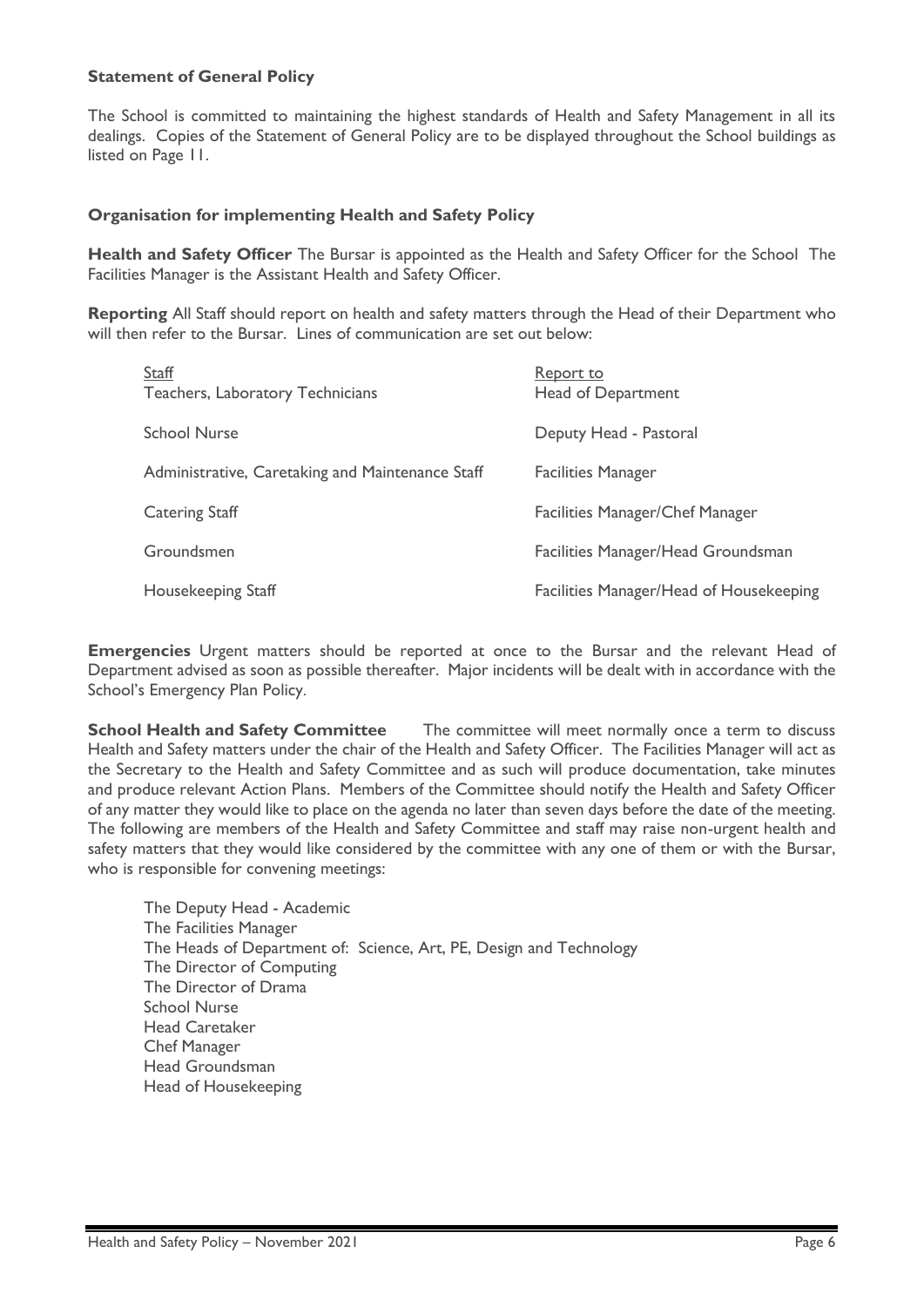#### **Provision of Resources**

The Bursar is responsible for resourcing health and safety measures and equipment to the fullest extent possible given the financial position of the School.

#### **Implementation of Health and Safety Policy**

#### **ACCIDENTS**

The following procedure must be followed in the event of an injury to a pupil or member of staff. This procedure does not apply to trivial incidents or cases of girls feeling unwell. On these occasions staff should send the pupil to the School Nurse either during or at the end of the lesson, but need take no further action.

If appropriate, immediate remedial measures should be taken.

The School Nurse must be sent for immediately or the casualty taken to the Rennie Surgery.

Exact details of the incident must be reported to the School Nurse either immediately or as soon as possible after the incident. The School Nurse will automatically record details on the daily Surgery list on which every visit to the Surgery is listed. An accident report is to be either completed by the School Nurse or by the member of staff concerned and passed onto the School Nurse.

Copies of the School's official detailed **Accident Report Form** are to be given to the Head and the Health and Safety Officer, together with any additional information, which is to be signed, dated and presented within 36 hours of the incident.

Should the incident fall under one of the Reporting of Injuries, Diseases and Dangerous Occurrences Regulations 2013 (RIDDOR) categories the Health and Safety Officer or the School Nurse is to report the incident to the Health and Safety Executive and in due course to the Board of Governors. The RIDDOR Categories are as follows:

- the death of any person
- specified injuries to pupils and workers
- injuries to pupils and workers which result in their incapacitation for more than seven days
- injuries to visitors which result in them being taken to hospital for treatment

If necessary, the School's insurers will be informed by the H&S Officer.

In the event of an accident after school or off-site staff should arrange, if necessary, for the casualty to be taken to hospital. Whenever possible the casualty (if a pupil) is to be accompanied by a member of staff. They should inform the parents as soon as possible and also inform the Head. On the next school day full details of the accident must be given to the School Nurse.

If the School Nurse is off site, a notice will be placed on the Surgery door saying that the Surgery is closed and instructing medical emergencies to report to the School Office. The School Nurse will inform the Bursar's Department or the Head that she is leaving the premises and leave the keys for others to access the Rennie Surgery. The School Office will then be in charge of pupils reporting to see the School Nurse and will call the emergency services if required.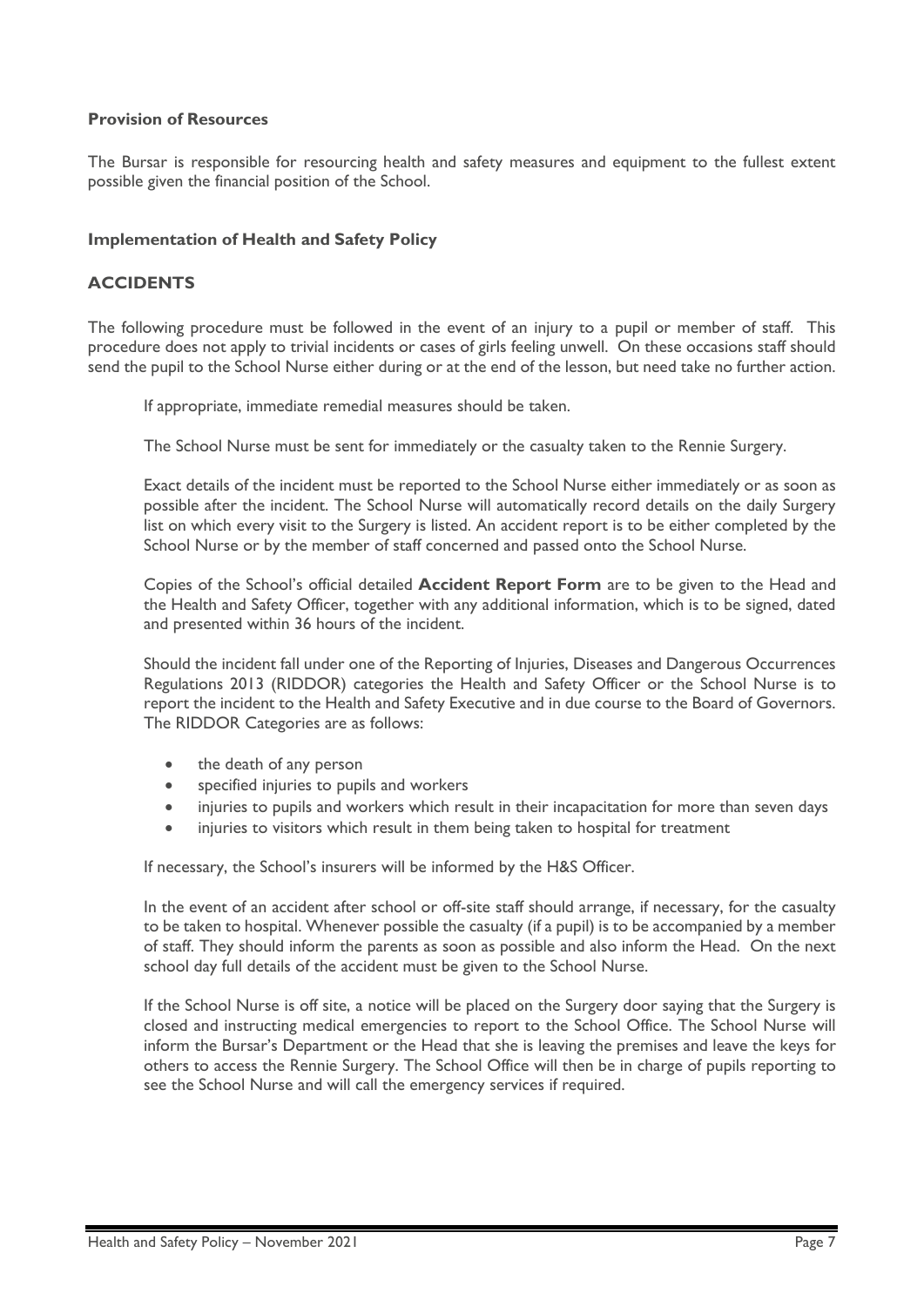#### **FIRST AID**

First Aid cover is provided by the School Nurse and she is the first point of contact.

The provision of First Aid and training thereof is the responsibility of the School Nurse. There should be at least three formally trained first aiders on the staff of Farnborough Hill to cover for periods when the School Nurse is off site.

All PE staff should have valid First Aid Certificates.

There are 20 First Aid boxes located around the School and in each school minibus and it is the responsibility of the School Nurse to inspect them each term and keep them stocked correctly.

There are two defibrillators (AEDs) in the School which automatically issue straightforward instructions to the user on opening the case. These are kept in unlocked cabinets located in the Hall lobby and in the Sports Hall foyer.

For further details, see the Health Care and First Aid policies.

#### **FIRE PRECAUTIONS**

The Facilities Manager will keep a Fire Log which will show:

Fire Alarm testing records

Fire Drills - these will be arranged each term by the Head and Bursar, and once completed will be reported in the log

Details of training in fire fighting for staff

Details of inspections of firefighting equipment

Fire Risk Assessment

#### **COSHH ASSESSMENTS** (**C**ontrol **O**f **S**ubstances **H**azardous to **H**ealth)

Assessments will be carried out and recorded on all hazardous substances used in the School. The proforma for such assessments is held in the Facilities Manager's Office.

The Head of Science is responsible for all such assessments within the departments under her control. In all other areas (eg cleaning, catering, grounds, swimming pool, art department etc.) Heads of Department or those persons listed above are responsible for notifying the Facilities Manager of hazardous substances within their area and a suitable COSHH assessment will be carried out.

Once completed one copy of each COSHH assessment will be deposited with the Facilities Manager and one will be displayed or available for inspection within the department concerned. All COSHH assessments should be reviewed at least every five years.

Before being used, new substances are to be assessed using the COSHH procedure.

#### **RISK ASSESSMENTS**

Health and Safety Committee members and Heads of Department are responsible for assessing activities in their departments to determine whether they merit a formal risk assessment. If it is assessed that there is a risk involved in any activity, a formal written Risk Assessment is to be prepared by the Head of Department. Copies of the proforma for such assessments are held in the Facilities Manager's Office. Once completed one copy of each Risk Assessment is to be deposited in the Health and Safety file held in the Facilities Manager's Office and a second copy is to be laminated and displayed or available for inspection within the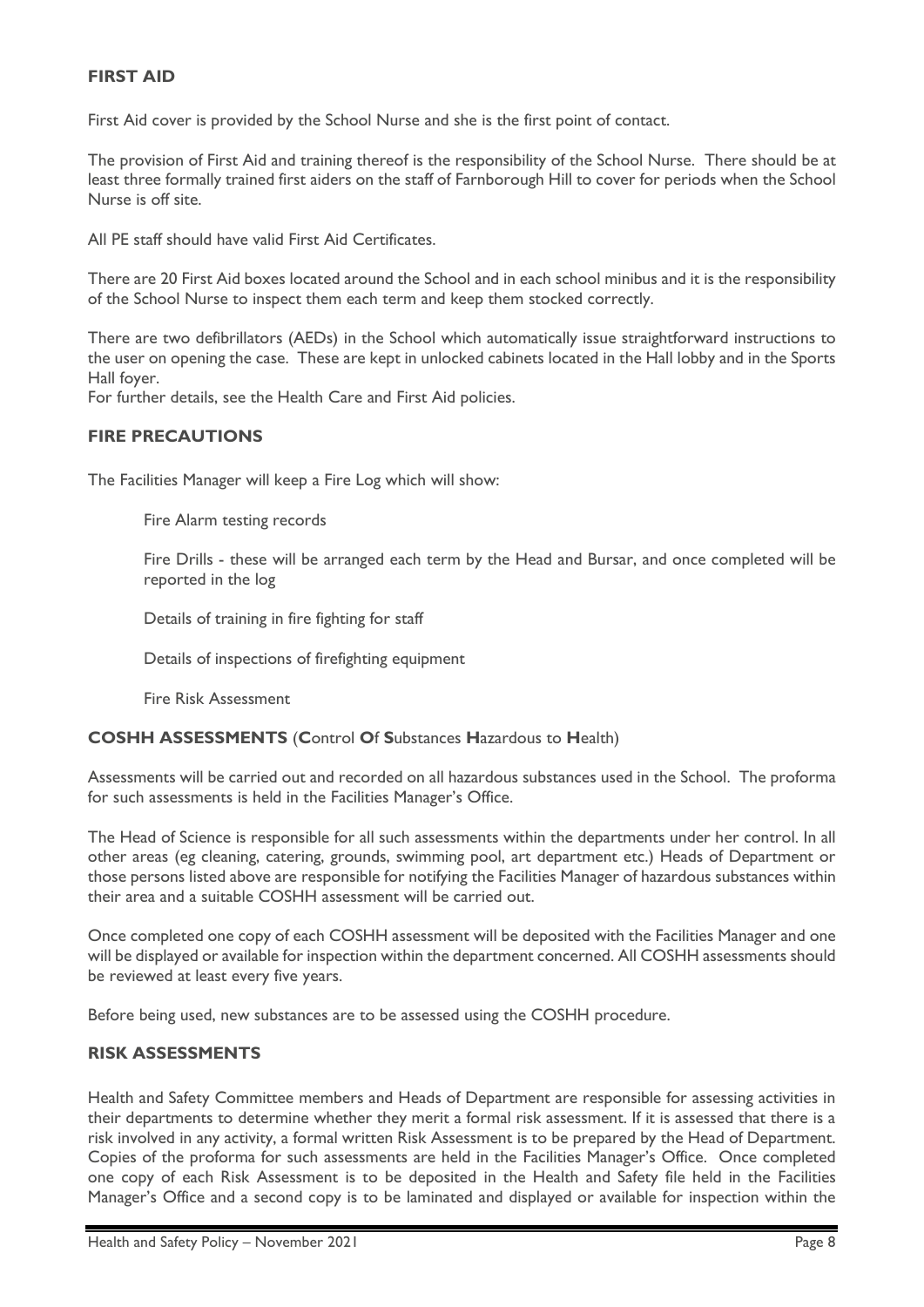department concerned. Any risks which do not appear to come under any particular Head of Department or member of the Health and Safety Committee (eg Risk Assessment for Pregnant Employees) are to be reported to the Bursar who will arrange for the necessary assessment to be carried out. Risk Assessments are reviewed annually, or reviewed following an accident, change of process or new equipment.

#### **ELECTRICAL EQUIPMENT TESTING**

A Fixed Wiring Inspection and Test is required to be undertaken every five years and should be carried out by a qualified electrical contractor.

Portable electrical equipment - details are shown in the Staff Handbook.

#### **ASBESTOS**

The Bursar is overall responsible for asbestos risk management. The Facilities Manager is to maintain an Asbestos Register and Plan and is to arrange for a competent contractor to conduct annual reviews.

#### **LEGIONELLA**

The Bursar is overall responsible for legionella risk management and the Facilities Manager is responsible for the day to day responsibility of monitoring and ensuring that the systems are being correctly operated. The Facilities Manager will maintain appropriate records of testing and certification. The School has appointed a competent contractor to conduct a risk assessment and produce a manual which specifies control regimes.

#### **LONE WORKING**

Managers are to ensure that all potential Lone Workers fully understand the control measures detailed in the Lone Working Risk Assessment. No hazardous tasks are to be conducted by Lone Workers.

#### **WORKING AT HEIGHT**

Any such work must be properly planned, supervised and carried out by competent people with the skills, knowledge and experience to do the job. Training will be given to staff regularly carrying out such work and risk assessments will be carried out. The Facilities Manager will give practical advice and guidance to staff carrying out low-risk, relatively straightforward tasks.

#### **DETAILED STATEMENT OF ARRANGEMENTS**

Detailed statements of Health and Safety policy are held by PE, ICT and Science Departments and the Facilities Manager. The person responsible for maintaining each statement is also shown. Two copies of each statement are to be prepared, one to be retained in the relevant department for reference and use and one to be held in the Facilities Manager's office.

#### **HEALTH AND SAFETY CONSULTANTS**

The Bursar will be kept up to date on changes to legislation by Assurity who are employed as the School's health and safety consultants. They will carry out an annual health and safety inspection and review of the School. In general terms all recommendations made by Assurity in updates and reviews should be put into effect by the responsible persons.